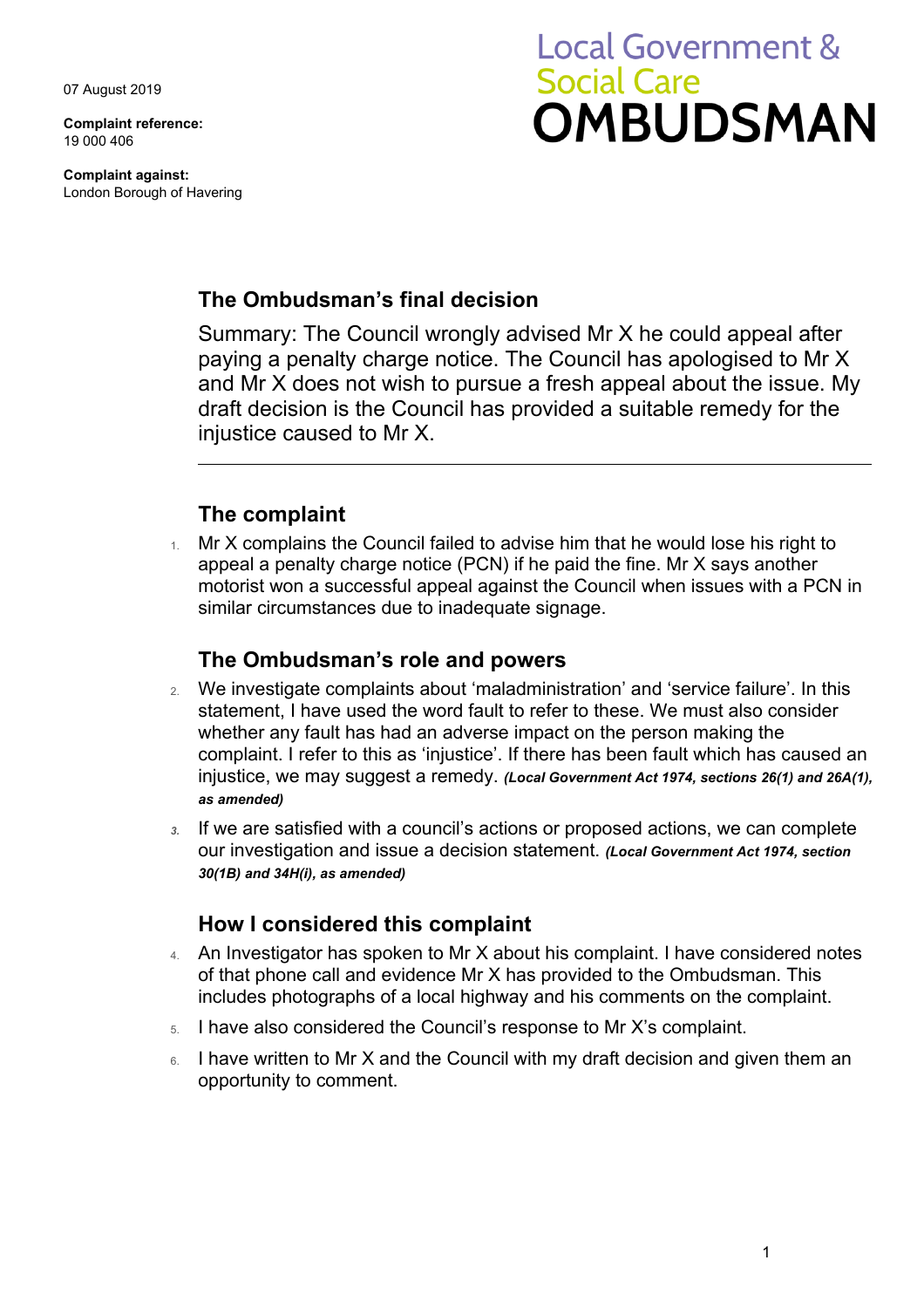# **What I found**

 $\overline{a}$ 

#### **London Local Authorities and Transport for London Act 2003**

- 7. London councils can issue penalty charge notices (PCNs) for moving traffic violations. This is where a vehicle *"acts in contravention of a prescribed* [road traffic order]*"* or *"fails to comply with an indication given by* [certain traffic signs]*"*.
- 8. When a council issues a PCN the owner of the vehicle has 14 days to pay the fine at a reduced rate. If a PCN is not paid within 28 days, then the fine will increase.
- 9. The law says councils must provide details of how to appeal a PCN.

#### **What happened**

- 10. Mr X says he was following local signposts to a hospital. He says he accessed the hospital site and drove on a road which was for buses only. Mr X says it was not clear how to access the hospital site and signage regarding bus access was unclear.
- 11. The Council issued a PCN to Mr X. Mr X paid the reduced rate and then appealed.
- Council later accepted Mr X had been told there was *"a period of grace beyond*  12. The Council advised Mr X he could not appeal as he had paid the fine. The *your payment during which a challenge could be lodged"*. The Council apologised for this.
- has found that another PCN issued for *"the same offence in the same area"* was 13. Mr X says the London Tribunals Service which considers appeals against PCNs not served correctly.
- 14. The Council says it has reviewed the signage and *"confirmed it is adequate"*.

#### **My initial findings**

- 15. Where the Ombudsman finds fault we try to put the person back in the position they would have been had the fault not occurred. In this case that would involve reinstating Mr X's appeal rights.
- no longer wanted to pursue an appeal. 16. An Investigator spoke to Mr X about the possibility of recommending this to the Council. It was explained to Mr X that this may result in an increased fine should his appeal be unsuccessful. Mr X said he would have appealed at the time but he
- after paying the PCN. This was fault. The appropriate way to remedy this would 17. The Council has accepted it gave Mr X wrong advice about his ability to appeal be to restore Mr X's appeal rights. However, he does not with to pursue an appeal.
- 18. Taking this into account the Council's apology provides a suitable remedy to injustice caused to Mr X. The issues Mr X has raised regarding the way the PCN was issued and signage in the area around the hospital are matters for the Tribunal. I understand the reasons why Mr X does not wish to appeal and I cannot impose this on him.

#### **Mr X's comments on my findings**

- Mr X provided comments on my draft decision. Mr X asked that these be included in any final decision. Mr X says:
	- The Council got the date of the alleged offence wrong in its response to his complaint.